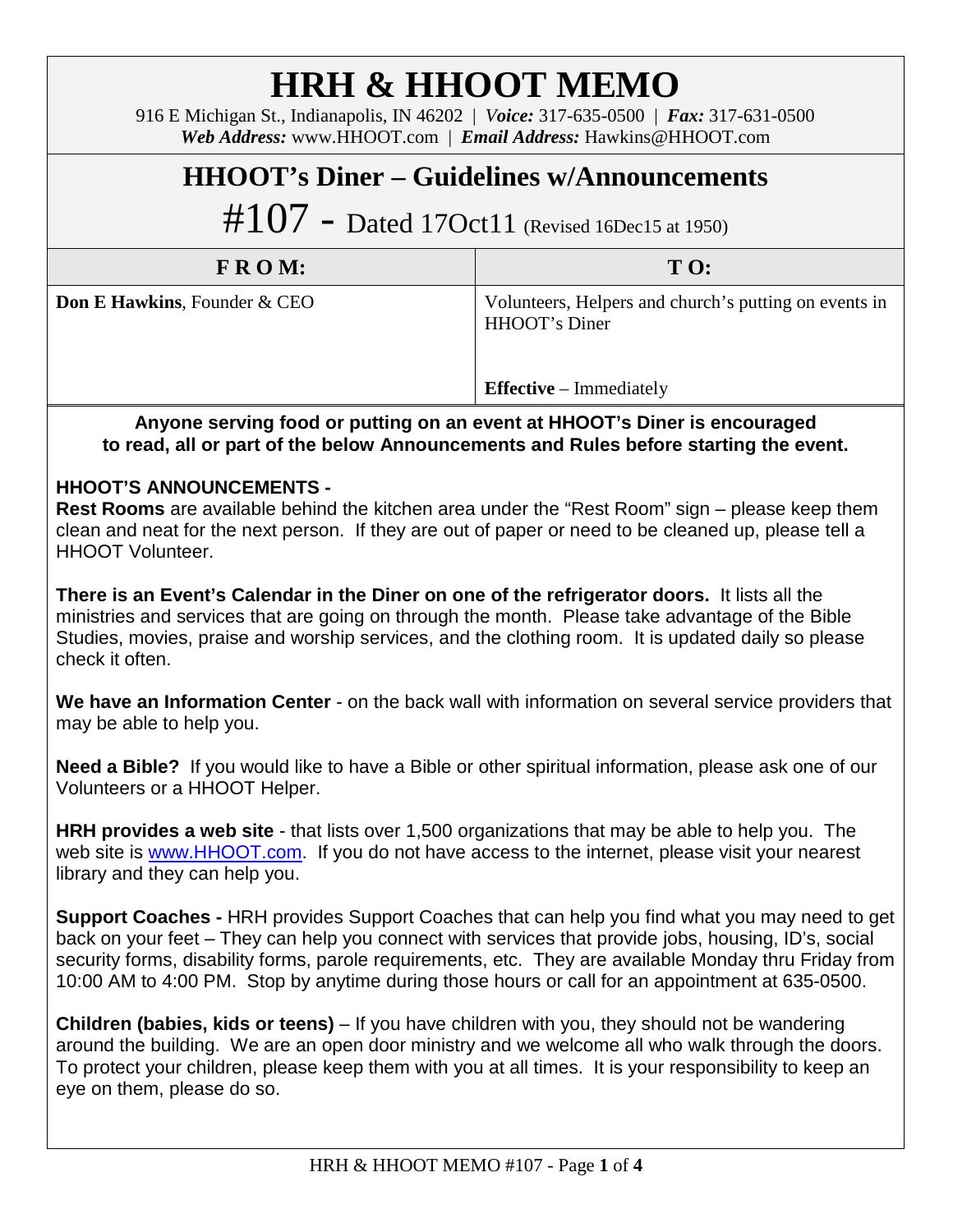**Bible Study** – HHOOT's ministries always has a Bible Study an hour before each daily meal. Starts at 5:00 PM Monday thru Friday and 2:00 PM on Saturday & Sunday

**Clothing Room** – If you need clothing and personal hygiene items, they are available from our Clothing Room after everyone has been thru the serving line at least once; **or,** at the discretion of the Ministry/Helper serving that night. **Please Note:** The Clothing Room will only be open if an HRH or HHOOT manager is present while the clothing pantry is open. **NO EXCEPTIONS.**

#### **LOST AND FOUND** –

- a. You are responsible for keeping track of your own personal property such as your handbags, back backs, food bags, telephones & chargers, etc.
- b. **If you Found Someone else's property** please give it to one of HHOOT's Helpers and they will get it to an HRH staff member.
- c. **If you Lost something** please see HRH during regular business hours After hours call Don Hawkins at 317-632-0500.

#### **Help Keep Our Neighborhood Clean –**

Please don't dump your trash or dirty clothes on the streets in our neighborhoods. Please dispose of discarded food and clothing in one of HRH's dumpsters or a trash can on your way back to where you are staying. Some of our neighbors have been calling HRH on the discarded trash and clothing up and down Michigan St.

**Help with Clean-Up –** If the volunteers are short of people power and they need help with the cleanup, we may need to ask our guests for help. During the announcements, ask if they would like to help clean-up tonight and tell them to let one of the Volunteers or one of HHOOT's Helpers know.

#### **UPCOMING EVENTS AT HHOOT's DINER, such as:**

- a. **Free Haircuts** Free haircuts are available the 2nd Tuesday of each month here at HHOOT's Diner. The staff from Empire Beauty School will be here from 11:00 AM to 3:00 PM.
- b. HHOOT's next Gathering
- c. Support Meetings such as AA, CA, etc.

#### **Currently HHOOT's Diner is open to those that are homeless five days per week:**

- A. **Monday** from 6:00 to 8:00 PM courtesy of –
- B. **Tuesday** from 6:00 to 8:00 PM courtesy of Purpose of Life
- C. Wednesday CLOSED
- D. **Thursday** from 6:00 to 8:00 PM courtesy of W.A.F.E.R.
- E. **Friday** from 6:00 to 8:00 PM courtesy of -
- F. **Saturday** from 3:00 to 5:00 PM courtesy of -
- G. **Sunday** from 3:00 to 5:00 PM courtesy of -

**HHOOT's Diner is not a food pantry or a soup kitchen** – If you need a food pantry or a soup kitchen, please visit [www.HHOOT.com](http://www.hhoot.com/) or call 2-1-1- for a food pantry near you.

**Volunteers or HHOOT's Helpers Please Note** – The minimum number of **HHOOT's Diner Rules** that should be read is outlined below in **"Bold Red"** and should be read before each meal.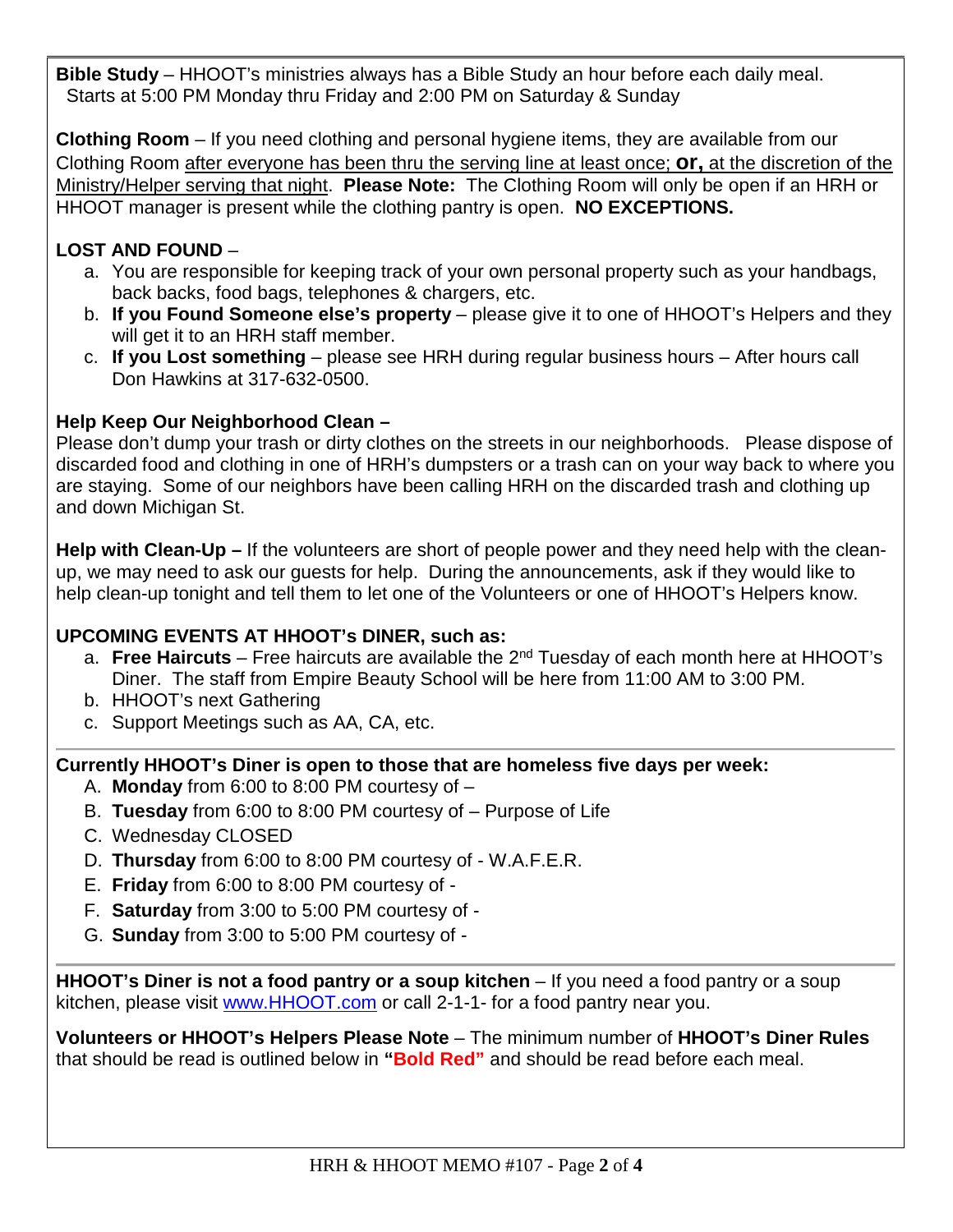## **HHOOT's Diner Guidelines**

**HHOOT's Diner is for our homeless friends that are actually homeless and living on the streets and/or in the homeless camps in Indianapolis that do not have access to hot meals and clothing on a regular basis.**

**The food, clothing and personal hygiene products you are receiving are being provided free of charge by HHOOT's Volunteers and/or HHOOT's Helpers, so please remember to thank them for their gifts and especially their time.**

#### **RULES OF HHOOT's DINER:**

- a. Everyone from all faiths are always welcome here; this is a Holy Spirit filled facility.
- b. Do not use foul language or bad mouth anyone.
- c. We always share the word of God before each meal.
- d. We always thank God (in prayer) for the food we are about to receive.
- e. Do not cut in line. If you let your friends cut in front of you, "all of you" will be asked to go to the back of the line.
- f. Please keep your personal property with you at all times, including your cell phones and chargers. HRH & HHOOT are not responsible for your personal property.
- g. Do not flush paper towels down the toilets, thought them in the trash can
- h. Do not sit on tables and please return your chairs under the tables
- i. Do not open the freezers, refrigerators and cabinets. If you need something, ask.
- j. Do not remove any of our salt & pepper shakers, kitchen utensils or supplies for the facility.
- k. If "seconds" are available, please re-use your same plate, cup and plastic ware.
- l. Do not have your mail sent to HRH or HHOOT. It will be returned to sender.
- m. Do not take more food, clothing or personal hygiene items than you need at one time.
- n. Please leave your bad attitudes outside the gate. Remember, this is a ministry. Always be courteous, respectful, friendly and considerate to others.
- o. If you are disruptive (acting crazy) in any way, you will be asked to leave HRH's & HHOOT's facilities and/or the police will be called.
- p. Smoking is only allowed outside the fence.
- q. When leaving, please throw your trash in the trash cans provided
- r. Pick-up and clean-up after yourselves while in the Diner
- s. Do not ask our Volunteers/Helpers for money.
- t. Do not cut thru the antique mall parking lot or ask their customers for money.
- u. Please remove your covers, hoodies, or hats during prayer.
- v. Please be here on time. We only serve hot meals for 30 minutes from the time we start serving.
- w. Please be respectful of our women and children. They are always served first.
- **x.** Remember, Jesus loves you and so do we!

| Date                  |
|-----------------------|
| $\Omega$ :<br>Signed: |
|                       |

© by Don E. Hawkins (317) 632-0500)